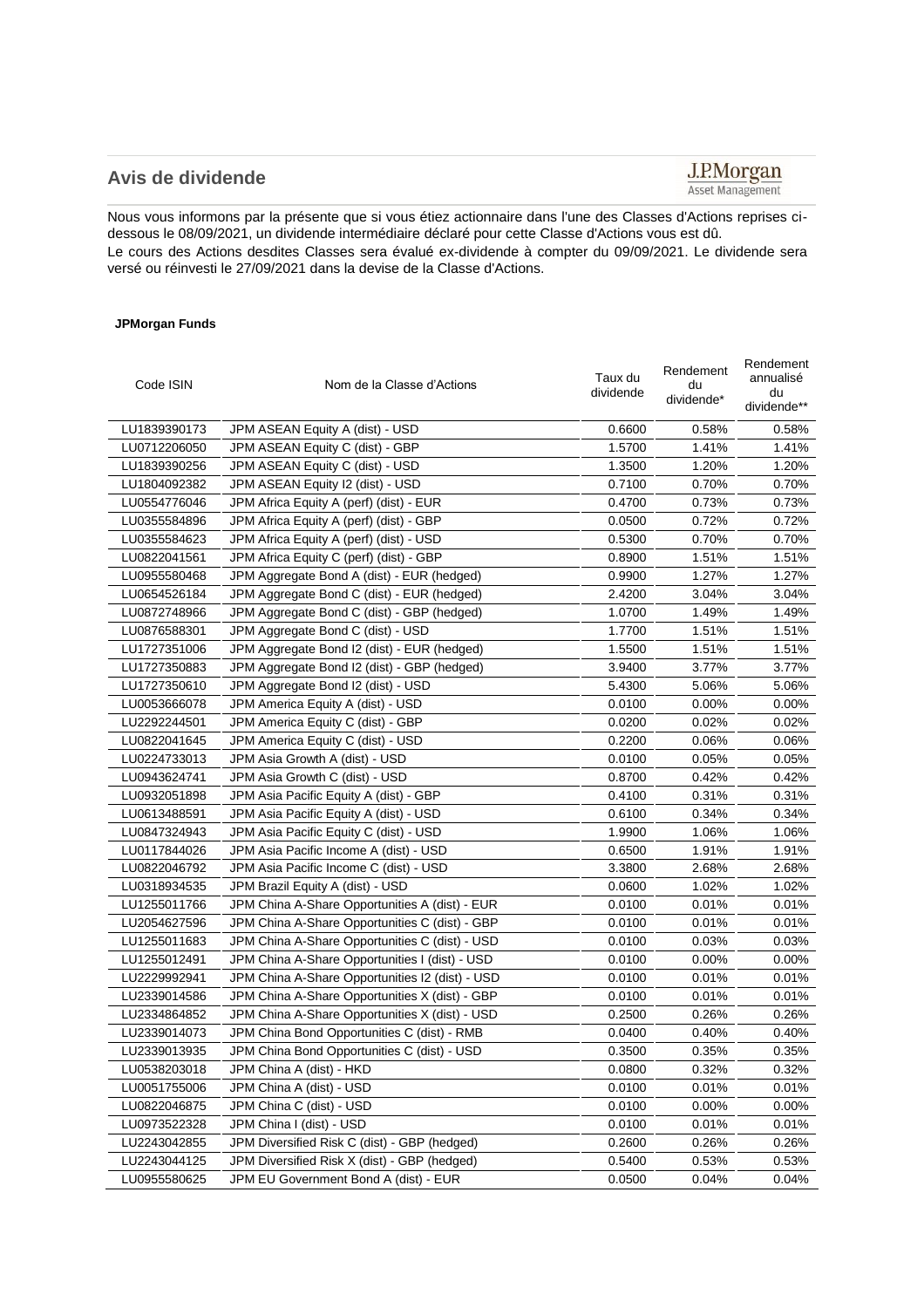| LU0659147606 | JPM EU Government Bond C (dist) - EUR                                 | 0.0100 | 0.01% | 0.01%    |
|--------------|-----------------------------------------------------------------------|--------|-------|----------|
| LU0051759099 | JPM Emerging Europe Equity A (dist) - EUR                             | 1.3600 | 3.09% | 3.09%    |
| LU0634316300 | JPM Emerging Europe Equity A (dist) - USD                             | 4.1600 | 3.13% | 3.13%    |
| LU0822041991 | JPM Emerging Europe Equity C (dist) - EUR                             | 4.9100 | 3.84% | 3.84%    |
| LU1839388789 | JPM Emerging Europe Equity C (dist) - USD                             | 5.0400 | 3.73% | 3.73%    |
| LU0560335993 | JPM Emerging Markets Corporate Bond A (dist) - EUR<br>(hedged)        | 2.7900 | 3.96% | 3.96%    |
| LU1299839065 | JPM Emerging Markets Corporate Bond A (dist) - USD                    | 3.7600 | 3.68% | 3.68%    |
| LU0908067001 | JPM Emerging Markets Corporate Bond C (dist) - EUR<br>(hedged)        | 3.8000 | 5.64% | 5.64%    |
| LU1021315921 | JPM Emerging Markets Corporate Bond C (dist) - GBP<br>(hedged)        | 2.8600 | 5.11% | 5.11%    |
| LU1009069961 | JPM Emerging Markets Corporate Bond C (dist) - USD                    | 4.6300 | 4.53% | 4.53%    |
| LU2038518044 | JPM Emerging Markets Corporate Bond C2 (dist) - EUR                   | 4.5600 | 4.50% | 4.50%    |
|              | (hedged)                                                              |        |       |          |
| LU0994474517 | JPM Emerging Markets Corporate Bond I (dist) - CHF<br>(hedged)        | 3.3500 | 4.22% | 4.22%    |
| LU2058905212 | JPM Emerging Markets Corporate Bond X (dist) - USD                    | 5.3900 | 5.15% | 5.15%    |
| LU0072845869 | JPM Emerging Markets Debt A (dist) - EUR (hedged)                     | 0.2900 | 3.61% | 3.61%    |
| LU1017435600 | JPM Emerging Markets Debt A (dist) - GBP                              | 2.5300 | 3.44% | 3.44%    |
| LU0784324542 | JPM Emerging Markets Debt A (dist) - USD                              | 3.1200 | 3.07% | 3.07%    |
| LU0951368009 | JPM Emerging Markets Debt C (dist) - EUR (hedged)                     | 2.8200 | 4.16% | 4.16%    |
| LU0864190508 | JPM Emerging Markets Debt C (dist) - GBP (hedged)                     | 3.8600 | 4.06% | 4.06%    |
| LU0783491409 | JPM Emerging Markets Debt C (dist) - USD                              | 4.3300 | 4.40% | 4.40%    |
| LU1200241328 | JPM Emerging Markets Debt I (dist) - CHF (hedged)                     | 3.5800 | 4.30% | 4.30%    |
| LU0248063322 | JPM Emerging Markets Debt I (dist) - EUR (hedged)                     | 0.3700 | 4.28% | 4.28%    |
|              |                                                                       |        |       |          |
| LU1989874257 | JPM Emerging Markets Debt I2 (dist) - EUR (hedged)                    | 4.3800 | 4.33% | 4.33%    |
| LU1989874331 | JPM Emerging Markets Debt I2 (dist) - GBP (hedged)                    | 4.1100 | 4.11% | 4.11%    |
| LU1989874174 | JPM Emerging Markets Debt I2 (dist) - USD                             | 4.2500 | 4.09% | 4.09%    |
| LU1672556633 | JPM Emerging Markets Debt X (dist) - GBP (hedged)                     | 4.1700 | 4.56% | 4.56%    |
| LU0862449773 | JPM Emerging Markets Dividend A (dist) - EUR                          | 1.2900 | 1.30% | 1.30%    |
| LU0938962627 | JPM Emerging Markets Dividend A (dist) - GBP                          | 1.8100 | 2.11% | 2.11%    |
| LU0862450193 | JPM Emerging Markets Dividend C (dist) - EUR                          | 2.6300 | 2.50% | 2.50%    |
| LU1009585974 | JPM Emerging Markets Dividend X (dist) - EUR                          | 3.1100 | 2.85% | 2.85%    |
| LU0119096559 | JPM Emerging Markets Equity A (dist) - GBP                            | 0.0100 | 0.02% | 0.02%    |
| LU0053685615 | JPM Emerging Markets Equity A (dist) - USD                            | 0.0100 | 0.02% | 0.02%    |
| LU0822042619 | JPM Emerging Markets Equity C (dist) - GBP                            | 0.0100 | 0.01% | 0.01%    |
| LU0593319907 | JPM Emerging Markets Equity C (dist) - USD                            | 0.0100 | 0.01% | 0.01%    |
| LU0248044298 | JPM Emerging Markets Equity I (dist) - EUR                            | 0.0100 | 0.01% | 0.01%    |
| LU2107616596 | JPM Emerging Markets Equity I2 (dist) - EUR                           | 0.1400 | 0.11% | 0.11%    |
| LU1814670706 | JPM Emerging Markets Equity I2 (dist) - USD                           | 0.1900 | 0.13% | 0.13%    |
|              | JPM Emerging Markets Equity X (dist) - EUR                            |        |       | 0.82%    |
| LU0235638946 | JPM Emerging Markets Investment Grade Bond A (dist) -                 | 0.2000 | 0.82% |          |
| LU0562246370 | EUR (hedged)<br>JPM Emerging Markets Investment Grade Bond A (dist) - | 1.6200 | 2.14% | 2.14%    |
| LU0565387981 | USD                                                                   | 2.0200 | 2.02% | 2.02%    |
| LU0562246701 | JPM Emerging Markets Investment Grade Bond C (dist) -<br>EUR (hedged) | 1.7400 | 2.35% | 2.35%    |
| LU2201953416 | JPM Emerging Markets Investment Grade Bond C (dist) -<br>USD          | 2.6600 | 2.63% | 2.63%    |
| LU0562247261 | JPM Emerging Markets Investment Grade Bond I (dist) - EUR<br>(hedged) | 1.7400 | 2.48% | 2.48%    |
| LU0332400315 | JPM Emerging Markets Local Currency Debt A (dist) - EUR               | 0.6600 | 0.91% | $0.91\%$ |
| LU0531673738 | JPM Emerging Markets Local Currency Debt A (dist) - GBP               | 0.0100 | 0.02% | 0.02%    |
| LU0822042700 | JPM Emerging Markets Local Currency Debt C (dist) - GBP               | 0.2600 | 0.55% | $0.55\%$ |
| LU0332401479 | JPM Emerging Markets Local Currency Debt I (dist) - EUR               | 0.9100 | 1.16% | 1.16%    |
| LU0804759008 | JPM Emerging Markets Local Currency Debt I (dist) - EUR<br>(hedged)   | 1.1700 | 1.27% | 1.27%    |
| LU1475049265 | JPM Emerging Markets Local Currency Debt X (dist) - GBP               | 2.1000 | 2.27% | 2.27%    |
| LU1651874585 | JPM Emerging Markets Local Currency Debt X (dist) - GBP<br>(hedged)   | 1.5500 | 1.79% | 1.79%    |
| LU0776319500 | JPM Emerging Markets Opportunities A (dist) - EUR                     | 0.0100 | 0.01% | 0.01%    |
| LU0776330572 | JPM Emerging Markets Opportunities A (dist) - GBP                     | 0.0100 | 0.01% | 0.01%    |
| LU0776316233 | JPM Emerging Markets Opportunities A (dist) - USD                     | 0.0100 | 0.01% | 0.01%    |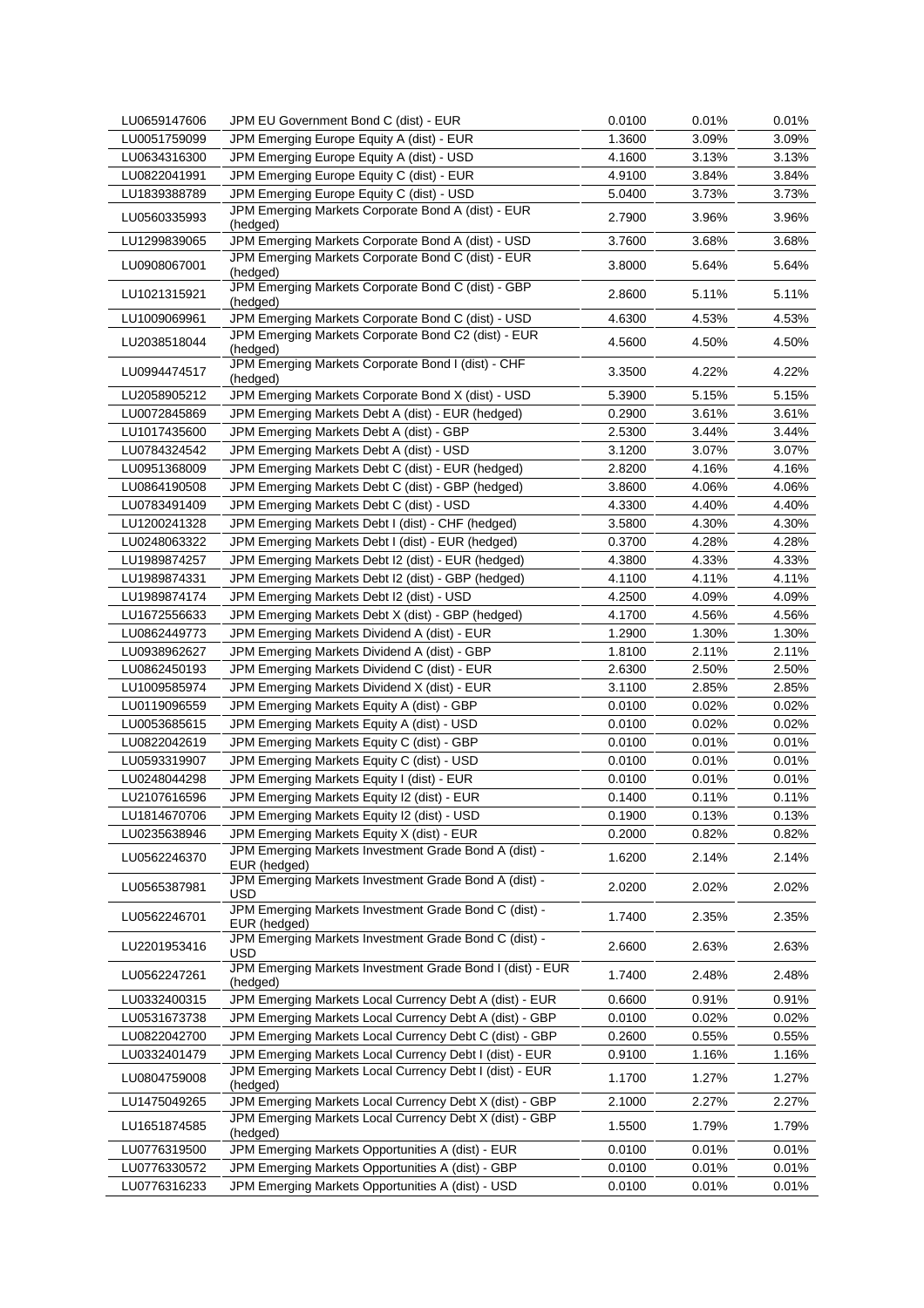| LU0847325916 | JPM Emerging Markets Opportunities C (dist) - EUR                     | 0.8500   | 0.63% | 0.63%    |
|--------------|-----------------------------------------------------------------------|----------|-------|----------|
| LU0776329210 | JPM Emerging Markets Opportunities C (dist) - GBP                     | 0.7000   | 0.67% | 0.67%    |
| LU0846584562 | JPM Emerging Markets Opportunities C (dist) - USD                     | 0.9100   | 0.63% | 0.63%    |
| LU1306424117 | JPM Emerging Markets Opportunities I (dist) - USD                     | 0.8500   | 0.73% | 0.73%    |
| LU1436870155 | JPM Emerging Markets Opportunities X (dist) - GBP                     | 2.8300   | 1.52% | 1.52%    |
| LU0318932836 | JPM Emerging Markets Small Cap A (perf) (dist) - GBP                  | 0.0200   | 0.15% | 0.15%    |
| LU0318932752 | JPM Emerging Markets Small Cap A (perf) (dist) - USD                  | 0.2700   | 0.17% | 0.17%    |
| LU0822042882 | JPM Emerging Markets Small Cap C (perf) (dist) - GBP                  | 0.9000   | 0.70% | 0.70%    |
| LU1760116027 | JPM Emerging Markets Small Cap I (perf) (dist) - USD                  | 1.0100   | 0.79% | 0.79%    |
| LU1216650850 | JPM Emerging Markets Strategic Bond A (dist) - EUR<br>(hedged)        | 1.9200   | 2.44% | 2.44%    |
| LU1162085390 | JPM Emerging Markets Strategic Bond A (dist) - USD                    | 3.1100   | 3.25% | 3.25%    |
| LU0953163366 | JPM Emerging Markets Strategic Bond A (perf) (dist) - EUR<br>(hedged) | 2.1000   | 3.33% | 3.33%    |
| LU1162085630 | JPM Emerging Markets Strategic Bond C (dist) - GBP<br>(hedged)        | 2.2600   | 3.75% | 3.75%    |
| LU1162085713 | JPM Emerging Markets Strategic Bond C (dist) - USD                    | 3.5600   | 3.79% | 3.79%    |
| LU1061846231 | JPM Emerging Markets Strategic Bond C (perf) (dist) - USD             | 3.8100   | 4.21% | 4.21%    |
| LU2051469117 | JPM Emerging Markets Sustainable Equity A (dist) - EUR                | 0.0100   | 0.01% | 0.01%    |
| LU2051468903 | JPM Emerging Markets Sustainable Equity A (dist) - USD                | 0.0100   | 0.01% | 0.01%    |
| LU2051469547 | JPM Emerging Markets Sustainable Equity C (dist) - EUR                | 0.3400   | 0.26% | 0.26%    |
| LU2051469380 | JPM Emerging Markets Sustainable Equity C (dist) - USD                | 0.3800   | 0.27% | 0.27%    |
| LU2051469893 | JPM Emerging Markets Sustainable Equity I (dist) - EUR                | 0.0100   | 0.01% | 0.01%    |
| LU2051470040 | JPM Emerging Markets Sustainable Equity S2 (dist) - EUR               | 124.3500 | 1.01% | 1.01%    |
| LU0083573666 | JPM Emerging Middle East Equity A (dist) - USD                        | 0.2500   | 0.83% | 0.83%    |
| LU0847326138 | JPM Emerging Middle East Equity C (dist) - USD                        | 1.5600   | 1.19% | 1.19%    |
| LU0955580385 | JPM Euro Aggregate Bond A (dist) - EUR                                | 0.0400   | 0.04% | $0.04\%$ |
| LU0408877503 | JPM Euro Government Short Duration Bond A (dist) - EUR                | 0.0100   | 0.11% | $0.11\%$ |
| LU0679189919 | JPM Euroland Dynamic A (perf) (dist) - EUR                            | 0.4800   | 0.36% | 0.36%    |
| LU0679190412 | JPM Euroland Dynamic C (perf) (dist) - EUR                            | 1.8400   | 1.09% | 1.09%    |
| LU0089640097 | JPM Euroland Equity A (dist) - EUR                                    | 0.4800   | 0.74% | 0.74%    |
| LU0117904457 | JPM Euroland Equity A (dist) - USD                                    | 0.1000   | 0.74% | 0.74%    |
| LU0847326302 | JPM Euroland Equity C (dist) - EUR                                    | 3.0500   | 1.62% | 1.62%    |
| LU0822043187 | JPM Euroland Equity C (dist) - USD                                    | 2.4000   | 1.61% | 1.61%    |
| LU0119062650 | JPM Europe Dynamic A (dist) - EUR                                     | 0.1700   | 0.71% | 0.71%    |
| LU0119088705 | JPM Europe Dynamic A (dist) - GBP                                     | 0.3200   | 1.03% | 1.03%    |
| LU0822043773 | JPM Europe Dynamic C (dist) - EUR                                     | 1.5500   | 1.33% | 1.33%    |
| LU0847327375 | JPM Europe Dynamic C (dist) - GBP                                     | 1.8900   | 1.43% | 1.43%    |
| LU0210073408 | JPM Europe Dynamic Small Cap A (perf) (dist) - EUR                    | 0.0100   | 0.03% | $0.03\%$ |
| LU0982213018 | JPM Europe Dynamic Small Cap C (perf) (dist) - EUR                    | 1.2900   | 0.52% | 0.52%    |
| LU1843425700 | JPM Europe Dynamic Small Cap I2 (perf) (dist) - EUR                   | 1.0300   | 0.72% | 0.72%    |
| LU0104030142 | JPM Europe Dynamic Technologies A (dist) - EUR                        | 0.0100   | 0.02% | 0.02%    |
| LU0119095668 | JPM Europe Dynamic Technologies A (dist) - GBP                        | 0.0100   | 0.02% | 0.02%    |
| LU0847328779 | JPM Europe Dynamic Technologies C (dist) - EUR                        | 0.1600   | 0.03% | 0.03%    |
| LU0822045042 | JPM Europe Dynamic Technologies C (dist) - GBP                        | 0.1900   | 0.08% | 0.08%    |
| LU1814671340 | JPM Europe Dynamic Technologies I2 (dist) - EUR                       | 0.8300   | 0.43% | 0.43%    |
| LU1176912175 | JPM Europe Equity Absolute Alpha A (perf) (dist) - EUR                | 0.0100   | 0.01% | 0.01%    |
| LU1001747820 | JPM Europe Equity Absolute Alpha A (perf) (dist) - GBP                | 0.0100   | 0.01% | 0.01%    |
| LU1176911953 | JPM Europe Equity Absolute Alpha A (perf) (dist) - GBP<br>(hedged)    | 0.0100   | 0.01% | 0.01%    |
| LU1001748638 | JPM Europe Equity Absolute Alpha C (perf) (dist) - GBP<br>(hedged)    | 0.0100   | 0.01% | 0.01%    |
| LU1092523874 | JPM Europe Equity Absolute Alpha C (perf) (dist) - USD<br>(hedged)    | 4.7800   | 2.79% | 2.79%    |
| LU0053685029 | JPM Europe Equity A (dist) - EUR                                      | 0.9300   | 1.52% | 1.52%    |
| LU0117904960 | JPM Europe Equity A (dist) - USD                                      | 0.8100   | 1.37% | 1.37%    |
| LU0847327615 | JPM Europe Equity C (dist) - EUR                                      | 3.2300   | 1.95% | 1.95%    |
| LU0822044151 | JPM Europe Equity C (dist) - USD                                      | 4.0000   | 1.96% | 1.96%    |
| LU0289228842 | JPM Europe Equity Plus A (perf) (dist) - EUR                          | 0.1500   | 0.89% | 0.89%    |
| LU0289230079 | JPM Europe Equity Plus A (perf) (dist) - GBP                          | 0.1200   | 0.84% | 0.84%    |
| LU0847326567 | JPM Europe Equity Plus C (perf) (dist) - EUR                          | 2.0900   | 1.54% | 1.54%    |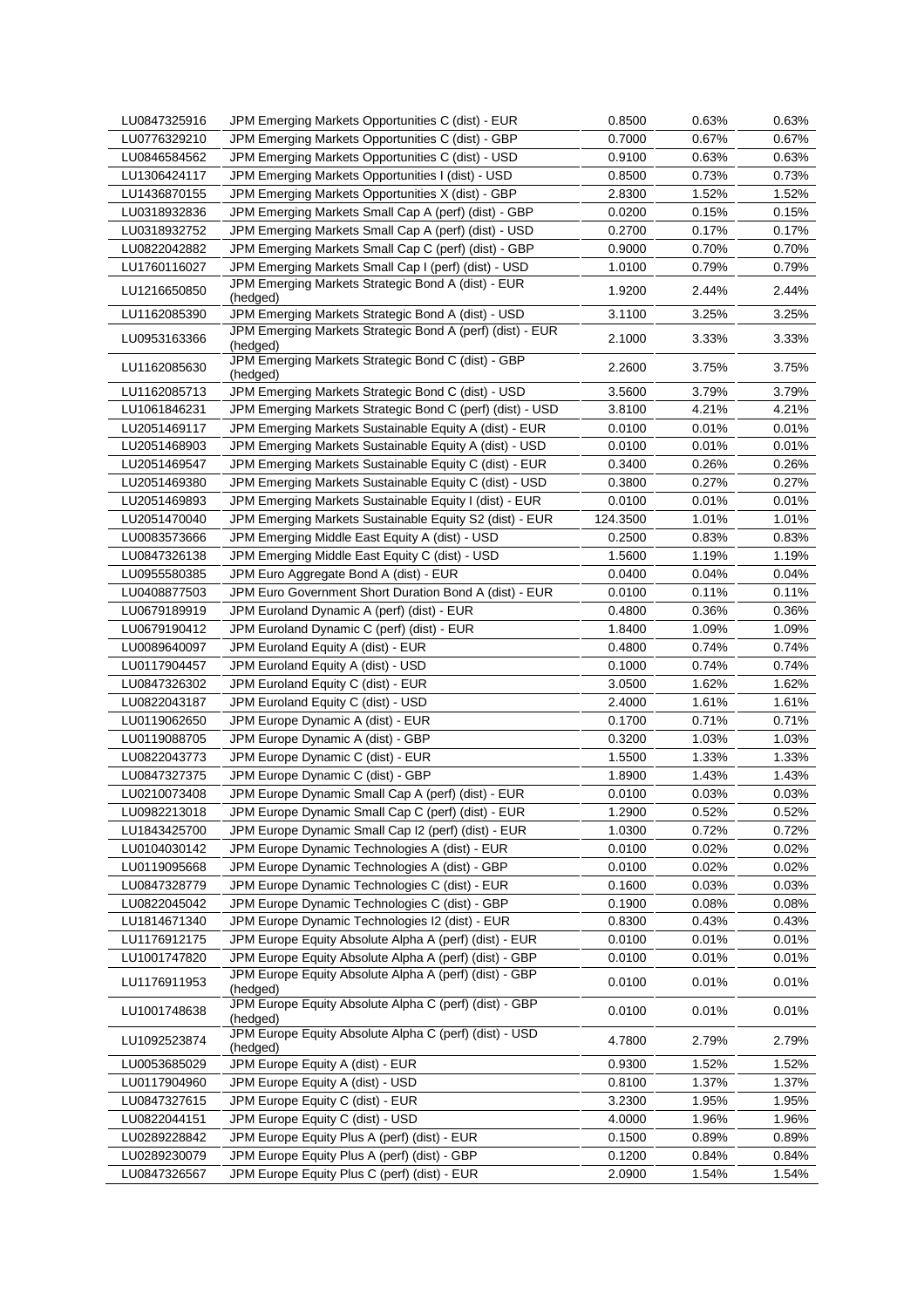| LU0822043260 | JPM Europe Equity Plus C (perf) (dist) - GBP             | 1.6300 | 1.49% | 1.49%    |
|--------------|----------------------------------------------------------|--------|-------|----------|
| LU0091079839 | JPM Europe High Yield Bond A (dist) - EUR                | 0.0800 | 2.93% | 2.93%    |
| LU1373242962 | JPM Europe High Yield Bond I (dist) - EUR                | 3.4900 | 3.26% | 3.26%    |
| LU0053687074 | JPM Europe Small Cap A (dist) - EUR                      | 0.2300 | 0.21% | 0.21%    |
| LU0119093531 | JPM Europe Small Cap A (dist) - GBP                      | 0.0700 | 0.15% | 0.15%    |
| LU0847328183 | JPM Europe Small Cap C (dist) - EUR                      | 2.2200 | 0.90% | 0.90%    |
| LU0248034141 | JPM Europe Small Cap X (dist) - EUR                      | 0.4500 | 0.40% | 0.40%    |
| LU0107398538 | JPM Europe Strategic Growth A (dist) - EUR               | 0.0200 | 0.08% | 0.08%    |
| LU0119091675 | JPM Europe Strategic Growth A (dist) - GBP               | 0.0100 | 0.03% | 0.03%    |
| LU0847328340 | JPM Europe Strategic Growth C (dist) - EUR               | 1.7700 | 0.67% | $0.67\%$ |
| LU0107398884 | JPM Europe Strategic Value A (dist) - EUR                | 0.2900 | 1.87% | 1.87%    |
| LU0119092640 | JPM Europe Strategic Value A (dist) - GBP                | 0.2600 | 1.29% | 1.29%    |
| LU0828466382 | JPM Europe Strategic Value C (dist) - EUR                | 3.0300 | 2.47% | 2.47%    |
| LU0822044748 | JPM Europe Strategic Value C (dist) - GBP                | 5.6500 | 5.70% | 5.70%    |
| LU0248049685 | JPM Europe Strategic Value I (dist) - EUR                | 2.3900 | 2.49% | 2.49%    |
| LU2333214786 | JPM Europe Sustainable Equity C (dist) - EUR             | 0.5600 | 0.52% | 0.52%    |
| LU0697243029 | JPM Financials Bond A (dist) - EUR                       | 2.1000 | 1.81% | 1.81%    |
| LU0053696067 | JPM Global Aggregate Bond A (dist) - USD                 | 0.1400 | 1.04% | 1.04%    |
| LU1825125757 | JPM Global Bond Opportunities A (dist) - CHF (hedged)    | 1.9800 | 1.95% | 1.95%    |
| LU1039371676 | JPM Global Bond Opportunities A (dist) - EUR (hedged)    | 1.2500 | 1.79% | 1.79%    |
| LU1839124887 | JPM Global Bond Opportunities A (dist) - GBP (hedged)    | 1.7300 | 1.63% | 1.63%    |
| LU1839124960 | JPM Global Bond Opportunities A (dist) - USD             |        | 0.38% | 0.38%    |
|              |                                                          | 0.4300 |       |          |
| LU1843423671 | JPM Global Bond Opportunities C (dist) - AUD (hedged)    | 0.2500 | 2.32% | 2.32%    |
| LU1843423598 | JPM Global Bond Opportunities C (dist) - CAD (hedged)    | 0.2800 | 2.59% | 2.59%    |
| LU1839125181 | JPM Global Bond Opportunities C (dist) - EUR (hedged)    | 2.7300 | 2.55% | 2.55%    |
| LU1083931730 | JPM Global Bond Opportunities C (dist) - GBP (hedged)    | 2.4700 | 2.37% | 2.37%    |
| LU1843423754 | JPM Global Bond Opportunities C (dist) - SGD (hedged)    | 0.3000 | 2.76% | 2.76%    |
| LU1092524096 | JPM Global Bond Opportunities C (dist) - USD             | 2.7100 | 2.47% | 2.47%    |
| LU2049642544 | JPM Global Bond Opportunities C2 (dist) - GBP (hedged)   | 2.8600 | 2.75% | 2.75%    |
| LU2038518713 | JPM Global Bond Opportunities C2 (dist) - USD            | 2.7000 | 2.55% | 2.55%    |
| LU1251899032 | JPM Global Bond Opportunities X (dist) - USD             | 0.2000 | 0.20% | 0.20%    |
| LU2310956672 | JPM Global Bond Opportunities Sustainable I (dist) - EUR | 0.5100 | 0.50% | 0.50%    |
| LU0129412341 | JPM Global Convertibles (EUR) A (dist) - EUR             | 0.0500 | 0.29% | 0.29%    |
| LU0397083378 | JPM Global Convertibles (EUR) A (dist) - GBP (hedged)    | 0.0400 | 0.20% | 0.20%    |
| LU0129952296 | JPM Global Convertibles (EUR) A (dist) - USD             | 0.0700 | 0.30% | 0.30%    |
| LU0822045554 | JPM Global Convertibles (EUR) C (dist) - EUR             | 1.0700 | 0.76% | 0.76%    |
| LU0397083535 | JPM Global Convertibles (EUR) C (dist) - GBP (hedged)    | 0.1300 | 0.67% | 0.67%    |
| LU0822045638 | JPM Global Convertibles (EUR) C (dist) - USD             | 0.7500 | 0.37% | 0.37%    |
| LU0973523722 | JPM Global Convertibles (EUR) I (dist) - EUR             | 1.2700 | 0.80% | $0.80\%$ |
| LU0641480529 | JPM Global Convertibles (EUR) X (dist) - GBP (hedged)    | 2.4400 | 1.66% | 1.66%    |
| LU1628779172 | JPM Global Corporate Bond Duration-Hedged A (dist) - EUR | 1.0000 | 1.37% | 1.37%    |
|              | (hedged)                                                 |        |       |          |
| LU2350608332 | JPM Global Corporate Bond Duration-Hedged C (dist) - USD | 0.0500 | 0.05% | 0.05%    |
| LU0790204860 | JPM Global Corporate Bond A (dist) - EUR (hedged)        | 1.2900 | 1.54% | 1.54%    |
| LU0423858678 | JPM Global Corporate Bond A (dist) - GBP (hedged)        | 0.1400 | 1.56% | 1.56%    |
| LU0814389432 | JPM Global Corporate Bond A (dist) - USD                 | 1.9700 | 1.69% | 1.69%    |
| LU2178853292 | JPM Global Corporate Bond C (dist) - AUD (hedged)        | 0.2200 | 2.12% | 2.12%    |
| LU1211160574 | JPM Global Corporate Bond C (dist) - CHF (hedged)        | 1.7700 | 1.87% | 1.87%    |
| LU0773641450 | JPM Global Corporate Bond C (dist) - EUR (hedged)        | 1.6500 | 2.05% | 2.05%    |
| LU0423858918 | JPM Global Corporate Bond C (dist) - GBP (hedged)        | 1.2800 | 1.87% | 1.87%    |
| LU0815276950 | JPM Global Corporate Bond C (dist) - USD                 | 2.2400 | 1.90% | 1.90%    |
| LU1200241245 | JPM Global Corporate Bond I (dist) - CHF (hedged)        | 1.8200 | 2.08% | 2.08%    |
| LU1727354877 | JPM Global Corporate Bond I2 (dist) - GBP (hedged)       | 0.0100 | 0.01% | 0.01%    |
| LU0900194142 | JPM Global Corporate Bond X (dist) - GBP (hedged)        | 1.6300 | 2.47% | 2.47%    |
| LU1251898224 | JPM Global Corporate Bond X (dist) - USD                 | 2.8700 | 2.57% | 2.57%    |
| LU0248033333 | JPM Global Equity A (dist) - EUR                         | 0.0600 | 0.36% | 0.36%    |
| LU0119090438 | JPM Global Equity A (dist) - GBP                         | 0.1100 | 0.35% | 0.35%    |
| LU0119067295 | JPM Global Equity A (dist) - USD                         | 0.1200 | 0.39% | 0.39%    |
| LU0861977311 | JPM Global Equity C (dist) - EUR                         | 1.3500 | 0.87% | 0.87%    |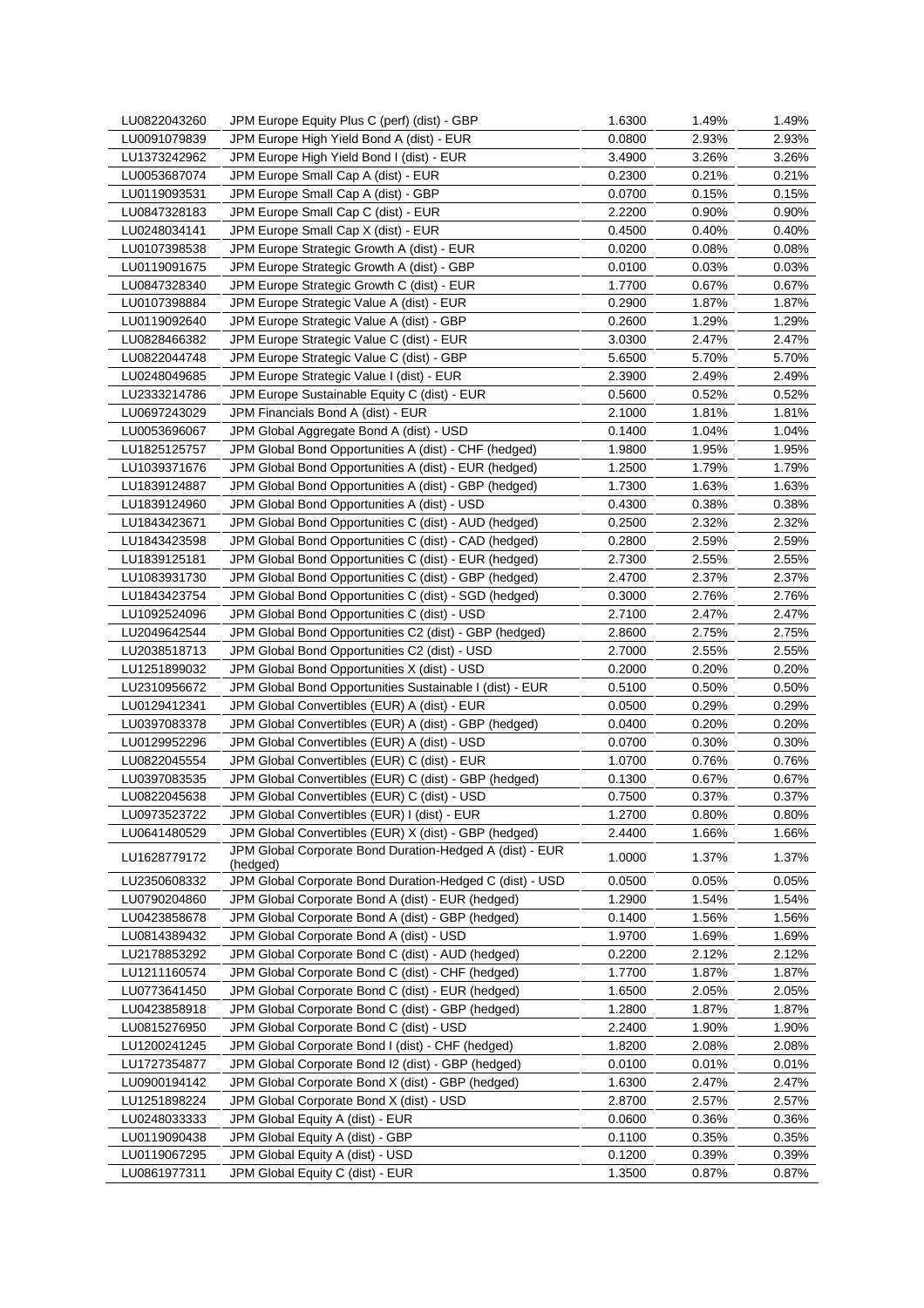| LU0822045711 | JPM Global Equity C (dist) - GBP                                     | 1.2600 | 0.88%    | 0.88%    |
|--------------|----------------------------------------------------------------------|--------|----------|----------|
| LU0847329660 | JPM Global Equity C (dist) - USD                                     | 1.3600 | 0.73%    | 0.73%    |
| LU0248051665 | JPM Global Equity I (dist) - EUR                                     | 0.2500 | 0.90%    | 0.90%    |
| LU0168341575 | JPM Global Focus A (dist) - EUR                                      | 0.0100 | 0.02%    | 0.02%    |
| LU0168342896 | JPM Global Focus A (dist) - USD                                      | 0.0200 | 0.06%    | 0.06%    |
| LU0847330080 | JPM Global Focus C (dist) - EUR                                      | 1.2500 | 0.50%    | 0.50%    |
| LU0935941772 | JPM Global Focus C (dist) - USD                                      | 1.4600 | 0.50%    | 0.50%    |
| LU1837184792 | JPM Global Government Bond I (dist) - EUR                            | 0.0400 | 0.04%    | 0.04%    |
| LU0900193763 | JPM Global Government Bond X (dist) - GBP (hedged)                   | 0.0100 | 0.01%    | $0.01\%$ |
| LU0457775293 | JPM Global Government Short Duration Bond C (dist) - GBP<br>(hedged) | 0.0100 | 0.11%    | 0.11%    |
| LU0336376248 | JPM Global Growth A (dist) - EUR (hedged)                            | 0.0100 | 0.06%    | $0.06\%$ |
| LU0089639750 | JPM Global Growth A (dist) - USD                                     | 0.0100 | 0.02%    | 0.02%    |
| LU0897034418 | JPM Global Healthcare A (dist) - EUR                                 | 0.0100 | 0.01%    | 0.01%    |
| LU0432979531 | JPM Global Healthcare A (dist) - GBP                                 | 0.0100 | 0.00%    | 0.00%    |
| LU0432979374 | JPM Global Healthcare A (dist) - USD                                 | 0.0100 | 0.00%    | $0.00\%$ |
| LU1734444356 | JPM Global Healthcare C (dist) - EUR                                 | 0.0100 | 0.01%    | 0.01%    |
| LU0847330163 | JPM Global Healthcare C (dist) - GBP                                 | 0.0100 | 0.01%    | 0.01%    |
| LU0945067352 | JPM Global Healthcare C (dist) - USD                                 | 0.0100 | $0.00\%$ | $0.00\%$ |
| LU0208853514 | JPM Global Natural Resources A (dist) - EUR                          | 0.2300 | 1.93%    | 1.93%    |
| LU0847330320 | JPM Global Natural Resources C (dist) - EUR                          | 2.5100 | 2.46%    | 2.46%    |
| LU0336377568 | JPM Global Real Estate Securities (USD) A (dist) - EUR<br>(hedged)   | 0.0700 | 0.88%    | 0.88%    |
| LU0336377303 | JPM Global Real Estate Securities (USD) A (dist) - USD               | 1.5600 | 1.17%    | 1.17%    |
| LU1677164235 | JPM Global Real Estate Securities (USD) I (dist) - EUR<br>(hedged)   | 2.3600 | 1.92%    | 1.92%    |
| LU1303369737 | JPM Global Research Enhanced Index Equity C (dist) - USD             | 2.1600 | 1.00%    | 1.00%    |
| LU1107711001 | JPM Global Research Enhanced Index Equity I (dist) - GBP<br>(hedged) | 1.3900 | 1.01%    | 1.01%    |
| LU1200241674 | JPM Global Research Enhanced Index Equity X (dist) - AUD             | 0.2100 | 1.10%    | 1.10%    |
| LU1200241757 | JPM Global Research Enhanced Index Equity X (dist) - AUD<br>(hedged) | 0.2300 | 1.26%    | 1.26%    |
| LU1220258963 | JPM Global Research Enhanced Index Equity X (dist) - USD             | 2.4000 | 1.19%    | 1.19%    |
| LU0457772431 | JPM Global Short Duration Bond C (dist) - GBP (hedged)               | 0.0600 | 1.03%    | 1.03%    |
| LU0942649368 | JPM Global Short Duration Bond C (dist) - USD                        | 1.0400 | 1.01%    | 1.01%    |
| LU0973526154 | JPM Global Short Duration Bond I (dist) - GBP (hedged)               | 0.6400 | 1.05%    | 1.05%    |
| LU1727355841 | JPM Global Short Duration Bond I2 (dist) - USD                       | 0.9600 | 0.93%    | 0.93%    |
| LU0111753769 | JPM Global Socially Responsible A (dist) - USD                       | 0.0100 | 0.05%    | 0.05%    |
| LU1420294560 | JPM Global Socially Responsible C (dist) - EUR (hedged)              | 0.7400 | 0.31%    | 0.31%    |
| LU1004473630 | JPM Global Strategic Bond A (perf) (dist) - EUR (hedged)             | 0.7000 | 1.06%    | 1.06%    |
| LU0707697198 | JPM Global Strategic Bond C (perf) (dist) - EUR (hedged)             | 0.5300 | 0.53%    | 0.53%    |
| LU0777682112 | JPM Global Strategic Bond C (perf) (dist) - GBP (hedged)             | 0.8300 | 1.39%    | 1.39%    |
| LU0707697438 | JPM Global Strategic Bond C (perf) (dist) - USD                      | 1.8500 | 1.85%    | 1.85%    |
| LU0974148230 | JPM Global Strategic Bond I (perf) (dist) - GBP (hedged)             | 0.8900 | 1.50%    | 1.50%    |
| LU2334867012 | JPM Global Value C (dist) - GBP                                      | 0.0700 | $0.07\%$ | 0.07%    |
| LU0538203281 | JPM Greater China A (dist) - HKD                                     | 0.0800 | 0.25%    | 0.25%    |
| LU0117841782 | JPM Greater China A (dist) - USD                                     | 0.0100 | 0.01%    | 0.01%    |
| LU2023386159 | JPM Greater China C (dist) - GBP                                     | 0.1800 | 0.11%    | 0.11%    |
| LU0847322731 | JPM Greater China C (dist) - HKD                                     | 0.0100 | 0.10%    | 0.10%    |
| LU0822046958 | JPM Greater China C (dist) - USD                                     | 0.3500 | 0.14%    | 0.14%    |
| LU0376412945 | JPM India A (dist) - GBP                                             | 0.0100 | 0.01%    | 0.01%    |
| LU0058908533 | JPM India A (dist) - USD                                             | 0.0100 | 0.01%    | 0.01%    |
| LU0822047170 | JPM India C (dist) - USD                                             | 0.2700 | 0.17%    | 0.17%    |
| LU0119094695 | JPM Japan Equity A (dist) - GBP                                      | 0.0100 | 0.04%    | $0.04\%$ |
| LU0927678689 | JPM Japan Equity A (dist) - GBP (hedged)                             | 0.0100 | 0.01%    | 0.01%    |
| LU1438161330 | JPM Japan Equity A (dist) - JPY                                      | 1.0000 | 0.00%    | 0.00%    |
| LU1042832177 | JPM Japan Equity A (dist) - SGD                                      | 0.0100 | 0.04%    | 0.04%    |
| LU0053696224 | JPM Japan Equity A (dist) - USD                                      | 0.0100 | 0.02%    | 0.02%    |
| LU0847323382 | JPM Japan Equity C (dist) - GBP                                      | 0.0100 | 0.01%    | 0.01%    |
| LU1438161413 | JPM Japan Equity C (dist) - JPY                                      | 1.0000 | 0.01%    | 0.01%    |
| LU0822047337 | JPM Japan Equity C (dist) - USD                                      | 0.0100 | 0.00%    | 0.00%    |
|              |                                                                      |        |          |          |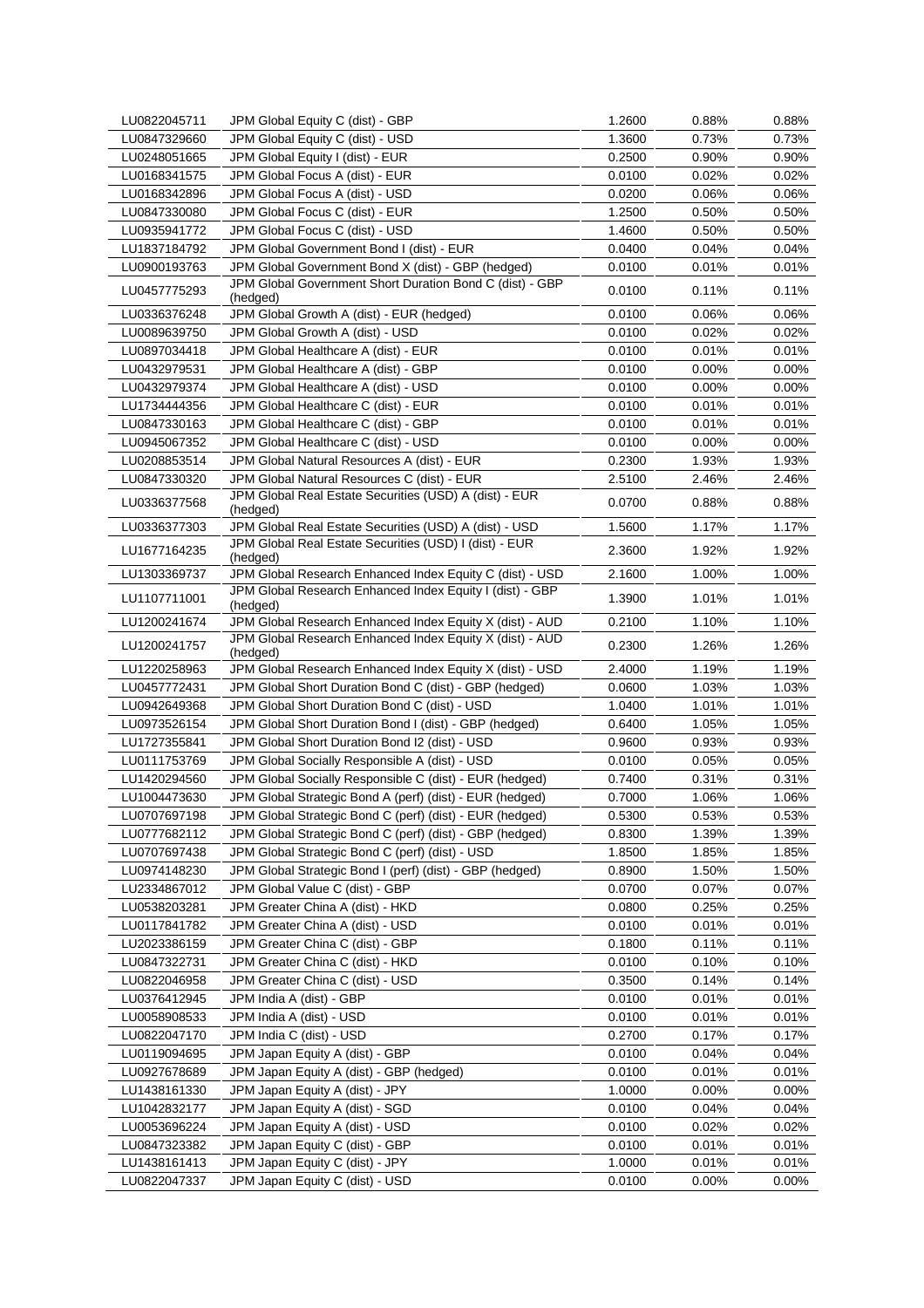| LU2301140138 | JPM Japan Equity I (dist) - GBP (hedged)                                 | 0.1100  | 0.10% | 0.10%    |
|--------------|--------------------------------------------------------------------------|---------|-------|----------|
| LU0129465034 | JPM Japan Equity J (dist) - USD                                          | 0.0100  | 0.03% | 0.03%    |
| LU0301635750 | JPM Korea Equity A (dist) - USD                                          | 0.0100  | 0.05% | 0.05%    |
| LU2226121957 | JPM Korea Equity C (dist) - GBP                                          | 0.8100  | 0.63% | 0.63%    |
| LU0848451752 | JPM Korea Equity C (dist) - USD                                          | 1.1900  | 0.54% | 0.54%    |
| LU0053687314 | JPM Latin America Equity A (dist) - USD                                  | 0.3600  | 0.77% | 0.77%    |
| LU0822048491 | JPM Latin America Equity C (dist) - USD                                  | 2.5300  | 2.17% | 2.17%    |
| LU1727357201 | JPM Latin America Equity I2 (dist) - USD                                 | 1.7600  | 1.75% | 1.75%    |
| LU0539309053 | JPM Managed Reserves Fund C (dist) - GBP (hedged)                        | 14.4300 | 0.25% | 0.25%    |
| LU0619381097 | JPM Managed Reserves Fund C (dist) - USD                                 | 55.0100 | 0.58% | 0.58%    |
| LU2309826431 | JPM Multi-Manager Alternatives C (dist) - GBP (hedged)                   | 0.0100  | 0.01% | 0.01%    |
| LU2264168621 | JPM Multi-Manager Alternatives I2 (dist) - GBP (hedged)                  | 0.0100  | 0.01% | 0.01%    |
| LU2053047382 | JPM Multi-Manager Alternatives S2 (dist) - EUR (hedged)                  | 0.0100  | 0.01% | 0.01%    |
| LU2053047895 | JPM Multi-Manager Alternatives S2 (dist) - GBP (hedged)                  | 0.1000  | 0.09% | $0.09\%$ |
|              | JPM Multi-Manager Alternatives S2 (dist) - USD                           |         |       |          |
| LU2053047200 |                                                                          | 0.0100  | 0.01% | 0.01%    |
| LU2346514396 | JPM Multi-Manager Sustainable Long-Short C (perf) (dist) -<br>EUR        | 0.0100  | 0.01% | 0.01%    |
| LU2346514552 | JPM Multi-Manager Sustainable Long-Short C (perf) (dist) -<br><b>GBP</b> | 0.0100  | 0.01% | 0.01%    |
| LU2346514479 | JPM Multi-Manager Sustainable Long-Short C (perf) (dist) -<br>USD        | 0.0100  | 0.01% | 0.01%    |
| LU0119094851 | JPM Pacific Equity A (dist) - GBP                                        | 0.0100  | 0.03% | 0.03%    |
| LU0052474979 | JPM Pacific Equity A (dist) - USD                                        | 0.0100  | 0.01% | 0.01%    |
| LU0822047840 | JPM Pacific Equity C (dist) - USD                                        | 0.7300  | 0.29% | 0.29%    |
| LU2208159439 | JPM Pacific Equity I (dist) - EUR                                        | 0.3700  | 0.28% | 0.28%    |
| LU0215049551 | JPM Russia A (dist) - USD                                                | 0.5200  | 3.87% | 3.87%    |
| LU0847330916 | JPM Russia C (dist) - USD                                                | 4.9700  | 4.21% | 4.21%    |
| LU0053692744 | JPM Sterling Bond A (dist) - GBP                                         | 0.0200  | 1.89% | 1.89%    |
| LU0822048657 | JPM Sterling Bond C (dist) - GBP                                         | 2.1500  | 1.79% | 1.79%    |
| LU1422956877 | JPM Sterling Managed Reserves I (dist) - GBP                             | 29.2300 | 0.29% | 0.29%    |
| LU1422957412 | JPM Sterling Managed Reserves X (dist) - GBP                             | 0.3700  | 0.37% | 0.37%    |
| LU0538203950 | JPM Taiwan A (dist) - HKD                                                | 0.0300  | 0.10% | 0.10%    |
|              |                                                                          |         |       |          |
| LU0117843481 | JPM Taiwan A (dist) - USD                                                | 0.0400  | 0.12% | 0.12%    |
| LU2314629028 | JPM Taiwan C (dist) - GBP                                                | 0.0100  | 0.01% | 0.01%    |
| LU0822048228 | JPM Taiwan C (dist) - USD                                                | 2.1200  | 0.91% | 0.91%    |
| LU2053353665 | JPM Thematics - Genetic Therapies A (dist) - CHF (hedged)                | 0.0100  | 0.01% | 0.01%    |
| LU2053353236 | JPM Thematics - Genetic Therapies A (dist) - EUR (hedged)                | 0.0100  | 0.01% | 0.01%    |
| LU2053354127 | JPM Thematics - Genetic Therapies A (dist) - GBP (hedged)                | 0.0100  | 0.01% | 0.01%    |
| LU2053352691 | JPM Thematics - Genetic Therapies A (dist) - USD                         | 0.0100  | 0.01% | 0.01%    |
| LU2314628723 | JPM Thematics - Genetic Therapies C (dist) - GBP                         | 0.0100  | 0.01% | 0.01%    |
| LU2309826514 | JPM Thematics - Genetic Therapies C (dist) - USD                         | 0.0100  | 0.01% | 0.01%    |
| LU2053353749 | JPM Thematics - Genetic Therapies C2 (dist) - CHF (hedged)               | 0.0100  | 0.01% | 0.01%    |
| LU2053353319 | JPM Thematics - Genetic Therapies C2 (dist) - EUR (hedged)               | 0.0100  | 0.01% | 0.01%    |
| LU2053354390 | JPM Thematics - Genetic Therapies C2 (dist) - GBP (hedged)               | 0.0100  | 0.01% | 0.01%    |
| LU2053352774 | JPM Thematics - Genetic Therapies C2 (dist) - USD                        | 0.0100  | 0.01% | 0.01%    |
| LU2240809488 | JPM Thematics - Genetic Therapies I2 (dist) - GBP (hedged)               | 0.0100  | 0.01% | 0.01%    |
| LU2199721304 | JPM Thematics - Genetic Therapies I2 (dist) - USD                        | 0.0100  | 0.01% | 0.01%    |
| LU0974360454 | JPM Total Emerging Markets Income A (dist) - EUR                         | 0.9500  | 1.04% | 1.04%    |
| LU2061843889 | JPM Total Emerging Markets Income I (dist) - EUR (hedged)                | 2.0800  | 1.78% | 1.78%    |
| LU0117838564 | JPM US Aggregate Bond A (dist) - USD                                     | 0.2200  | 1.70% | 1.70%    |
| LU1571046918 | JPM US Aggregate Bond C (dist) - EUR (hedged)                            | 2.2300  | 2.19% | 2.19%    |
| LU1120565483 | JPM US Aggregate Bond C (dist) - USD                                     | 2.3600  | 2.23% | 2.23%    |
| LU2334864696 | JPM US Aggregate Bond I2 (dist) - CHF (hedged)                           | 0.0400  | 0.04% | 0.04%    |
| LU1727358787 | JPM US Aggregate Bond I2 (dist) - EUR (hedged)                           | 2.2600  | 2.27% | 2.27%    |
| LU1727358605 | JPM US Aggregate Bond I2 (dist) - GBP (hedged)                           | 2.3900  | 2.34% | 2.34%    |
| LU1727358514 | JPM US Aggregate Bond I2 (dist) - USD                                    | 2.4300  | 2.28% | 2.28%    |
| LU1102886626 | JPM US Equity All Cap C (dist) - GBP                                     | 0.2600  | 0.14% | 0.14%    |
| LU0119089182 | JPM US Growth A (dist) - GBP                                             | 0.0100  | 0.03% | 0.03%    |
| LU0119063898 | JPM US Growth A (dist) - USD                                             | 0.0100  | 0.03% | 0.03%    |
| LU0580369782 | JPM US Growth C (dist) - GBP                                             | 0.0100  | 0.00% | $0.00\%$ |
|              |                                                                          |         |       |          |